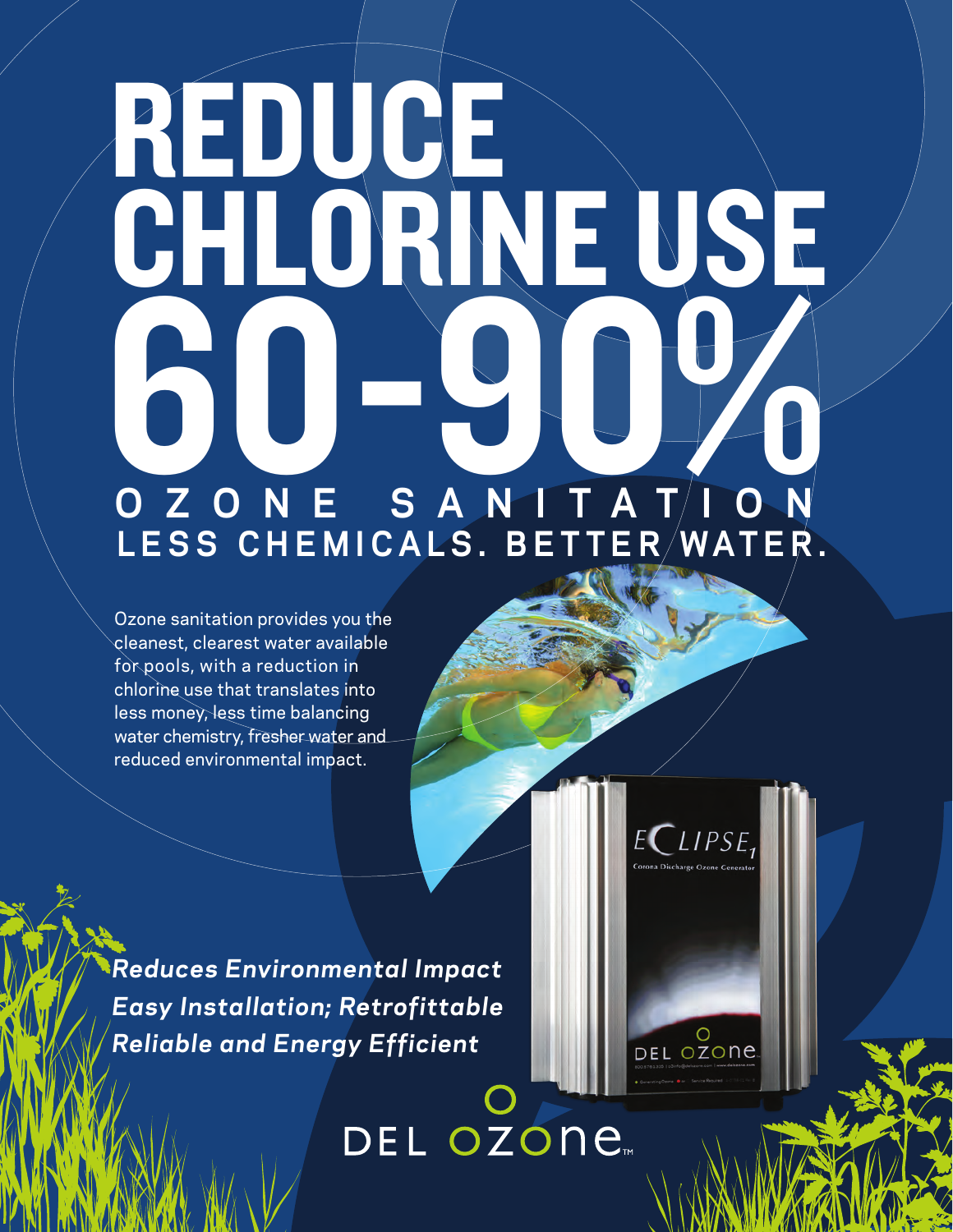# NATURAL ORGANIC

Ozone for pools is an extremely powerful antimicrobial oxidizing agent that is 200 times more powerful than chlorine and other harsh chemical sanitizers. Ozone is the most effective system for destroying bacteria, viruses, mold, algae and other unwanted particulates, yet it is 100% environmentally safe. The only byproduct of ozone is oxygen, unlike its chemical counterparts that produce a myriad of personal and environmental concerns. DEL Ozone systems are completely automatic. Ozone in your water is simply the best water quality you can have for your pool.

|                                                       | Eclipse <sup>™-1</sup>                                                                                                      | Eclipse <sup>™</sup> -2          | Eclipse <sup>™-4</sup>             | Total Eclipse <sup>™</sup> -2                                                                                                                                                                 | Total Eclipse <sup>™</sup> -4 |
|-------------------------------------------------------|-----------------------------------------------------------------------------------------------------------------------------|----------------------------------|------------------------------------|-----------------------------------------------------------------------------------------------------------------------------------------------------------------------------------------------|-------------------------------|
| <b>Application (Primary)</b>                          | 7,000 gallons                                                                                                               | 15,000 gallons                   | 25,000 gallons                     | 25,000 gallons                                                                                                                                                                                | 50,000 gallons                |
| <b>Application (Supplemental)</b>                     | 25,000 gallons                                                                                                              | 50,000 gallons                   | 100,000 gallons                    | 50,000 gallons                                                                                                                                                                                | 100,000 gallons               |
| <b>Dispersion Method</b>                              | Plumbs into the pool line; injects ozone through a venturi<br>injector (included) when the pool circulation system operates |                                  |                                    | Plumbs in at time of construction on<br>own independent line. Ozone is in-<br>jected via a built-in venturi injector<br>system and has a built-in recirculation<br>pump for 24 hour operation |                               |
| Number of CD Electrodes*                              | $\mathbf{1}$                                                                                                                | 2                                | 4                                  | $\overline{c}$                                                                                                                                                                                | $\overline{4}$                |
| <b>Number of Power Supplies**</b>                     | $\mathbf{1}$                                                                                                                | $\overline{c}$                   | 4                                  | $\overline{c}$                                                                                                                                                                                | 4                             |
| <b>Average Delivery</b>                               | $0.25$ g/hr                                                                                                                 | $0.5$ g/hr                       | $1.0$ g/hr                         | $0.4$ g/hr                                                                                                                                                                                    | $0.8$ g/hr                    |
| <b>Recommended Standard</b><br><b>Air Flow</b>        | 15 scfh                                                                                                                     | 15 scfh                          | 15 scfh                            | 5 scfh                                                                                                                                                                                        | 5 scfh                        |
| <b>Average Ozone Concentration</b><br>(At Rated Flow) | 450 ppm                                                                                                                     | 700 ppm                          | 1,350 ppm                          | 1,540 ppm                                                                                                                                                                                     | 3,100 ppm                     |
| <b>Electrical (110/120V)</b>                          | 0.06A/10W<br>60Hz                                                                                                           | 0.12A/20W<br>60Hz                | 0.24A/40W<br>60Hz                  | 1.5A/192W<br>60Hz                                                                                                                                                                             | 1.5A/192W<br>60Hz             |
| Electrical (220/240V)                                 | 0.03A/10W<br>50/60Hz                                                                                                        | 0.06A / 20W<br>50/60Hz           | 0.12A/40W<br>50/60Hz               | 0.6A/192W<br>60Hz                                                                                                                                                                             | 0.6A/192W<br>60Hz             |
| <b>Size</b>                                           | $7.7" \times 8" \times 2.7"$                                                                                                | $7.7" \times 14" \times 2.7"$    | $7.7" \times 24" \times 2.7"$      | $14" \times 17" \times 7"$                                                                                                                                                                    | $14'' \times 17'' \times 7''$ |
| Weight                                                | 3.5 lb. (120V)<br>4.0 lb. (240V)                                                                                            | 5.5 lb. (120V)<br>7.0 lb. (240V) | 10.5 lb. (120V)<br>14.0 lb. (240V) | 25 lb.                                                                                                                                                                                        | $27$ lb.                      |
| <b>Listings / Certifications</b>                      | UL, cUL, CE                                                                                                                 | UL, cUL, CE                      | UL, cUL, CE                        | UL, cUL                                                                                                                                                                                       | UL, cUL                       |

 **Included Components:** Eclipse™ Ozone Generator (cabinet: aluminum construction) and installation manual. Installation kit with injector sold seperately, as there are several options available.

#### **Warranty:** One year

\*All electrodes are rated for 15,000 hours of operation at over 80% capacity \*All power supplies are rated to operate for the life of the product under normal operating circumstances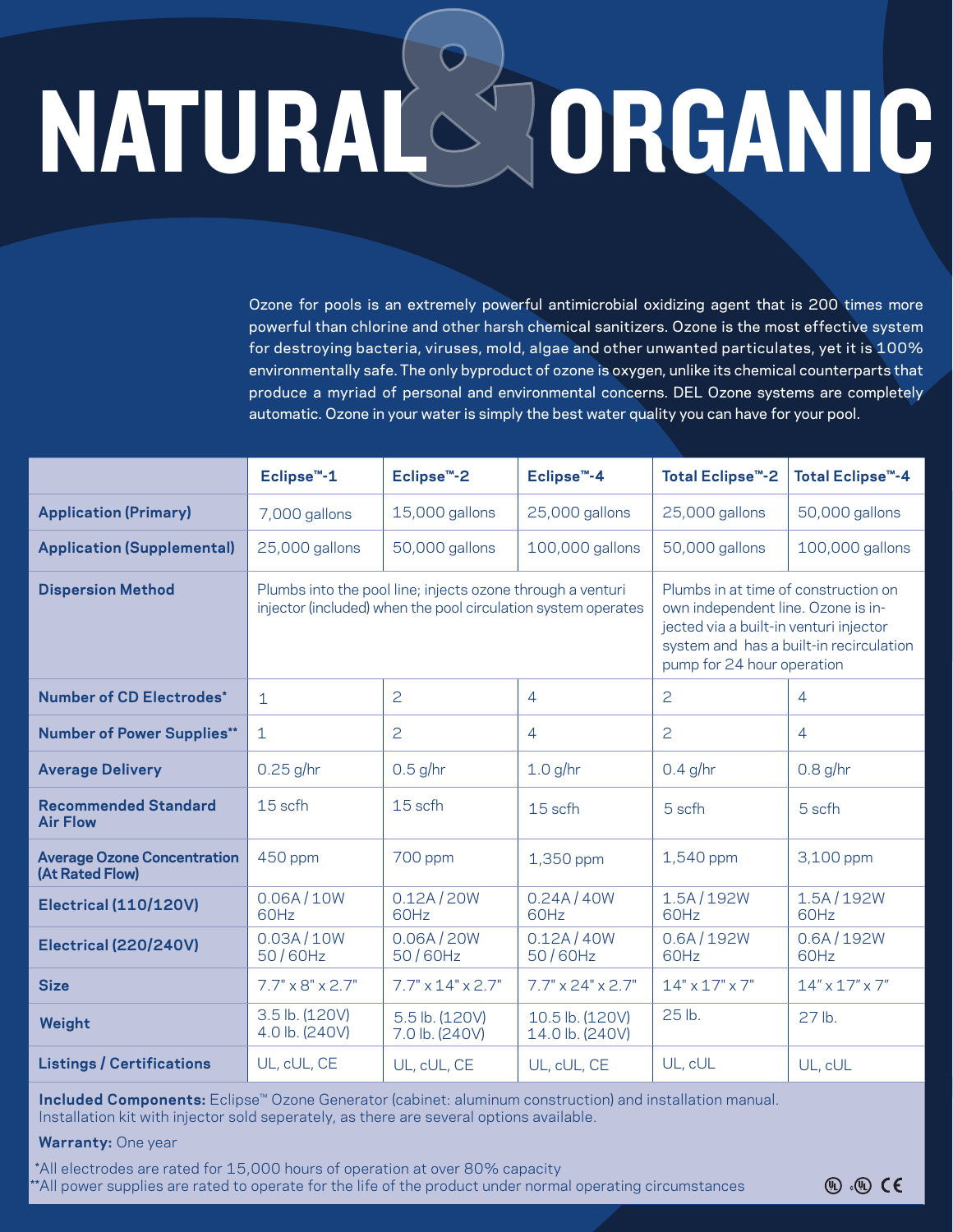## *Better for the environment Better for your body*

### *Ozone provides clean, clear water Reduces chemicals and additives Eliminates cloudiness*

- *Kills up to 99.99% bacteria, viruses, molds*
- *Virtually eliminates harmful chloramines*
- *Won't irritate eyes, dry out skin or fade swimwear*
- *Eliminates oils, lotions and other contaminants*

#### **Eclipse™ Series**

The Eclipse™ line consists of three models: Eclipse™-1, Eclipse™-2, and Eclipse™-4. The Eclipse™-1 is designed for use on pools from 7,000 gallons (primary) to 25,000 gallons (supplemental), the Eclipse<sup>™</sup>-2: 15,000 gallons (primary) to 50,000 gallons (supplemental), and the Eclipse™-4: 25,000 gallons (primary) to 100,000 gallons (supplemental). They are connected to your main circulation system so each time your main pump turns on, ozone will automatically be introduced into the water, keeping your pool water clean, clear and perfectly refreshing.

#### **Total Eclipse™ 2 & 4**

The Total Eclipse™ is the ultimate ozone generator for in-ground pools up to 50,000 gallons (primary) to 100,000 (supplemental). It has a built-in circulation pump for quiet, continuous 24-hour operation independent of all other pool equipment. Because it operates continually, it reduces chlorine use even further, more than any other ozone generator on the market, for fresh, pure water all day, every day.

#### **Mixing Degas Vessel (MDV) for Eclipse™ & Total Eclipse ™**

By eliminating ozone off-gas, the MDV prevents bubbles from disrupting the surface of the pool or from gathering under the pool or spa cover. The MDV gives you the freedom to "oversize" ozone to achieve maximum chemical reduction for even healthier and fresher water - the more ozone, the more the chemical reduction. This accessory to the Eclipse™ and Total Eclipse™ systems is recommended for indoor, negative edge and reflection pools.









Total Eclipse™ 2 & 4



Mixing Degas Vessel